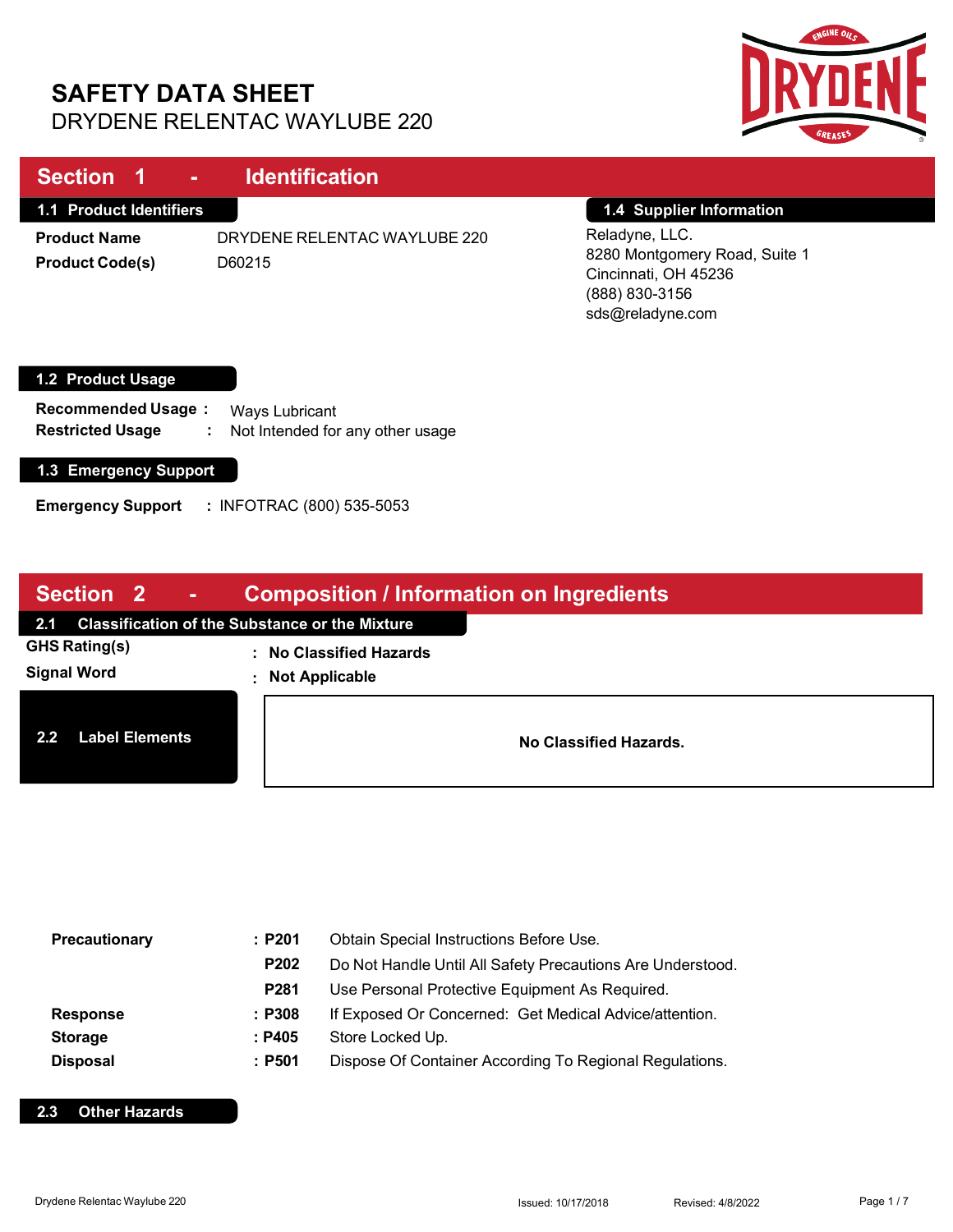### INERT The remaining percentage are not listed as Physical or Health Hazards (29 CFR 1910.1200) 2.0

Products containing mineral oil with less than 3% DMSO extract as measured by IP-346.

| <b>Section</b>                       | <b>First Aid Measures</b>                                                                                                                                                                                                                                                                                                                                                                                                                                                                  |
|--------------------------------------|--------------------------------------------------------------------------------------------------------------------------------------------------------------------------------------------------------------------------------------------------------------------------------------------------------------------------------------------------------------------------------------------------------------------------------------------------------------------------------------------|
| <b>First Aid Measures</b><br>4.1     |                                                                                                                                                                                                                                                                                                                                                                                                                                                                                            |
| <b>Eye Contact</b>                   | : Immediately flush eyes with plenty of water occasionally lifting the upper and lower eyelids.<br>Check for and remove any contact lenses. Continue to rinse for atleast 20 minutes. Get<br>Medical Attention.                                                                                                                                                                                                                                                                            |
| <b>Inhalation</b>                    | : Remove victim to fresh air and keep at rest in a position comfortable for breathing. If breathing<br>is irregular or if respiratory arrest occurs, provide artificial respiration or oxygen by trained<br>personnel. It may be dangerous to the person providing aid to give mouth to mouth<br>resuscitation. Maintain an open airway. Get medical attention if symptoms occur.                                                                                                          |
| Ingestion                            | : Wash out mouth with water. If material has been swallowed and the exposed person is<br>conscious, give small quantities of water to drink. Stop if the exposed person feels sick as<br>vomiting may be dangerous. Do not induce vomiting unless directed to do so by medical<br>personnel. If vomiting occurs, the head should be kept low so that vomit does not enter the<br>lungs. Never give anything by mouth to an unconscious person. get medical attention if<br>symptoms occur. |
| <b>Symptoms &amp; Effects</b><br>4.2 | : Treat symptomatically. Contact poison specialist if product has been ingested.                                                                                                                                                                                                                                                                                                                                                                                                           |
| <b>To Physician</b>                  |                                                                                                                                                                                                                                                                                                                                                                                                                                                                                            |
| <b>Specific Treatment</b>            | : No Specific Treatment.                                                                                                                                                                                                                                                                                                                                                                                                                                                                   |
| <b>Medical Attention</b><br>4.3      | : No action should be taken involving any personal risk or without suitable training. It                                                                                                                                                                                                                                                                                                                                                                                                   |
| <b>Protection of First Aiders</b>    | may be dangerous to the person providing aid to give mouth-to-mouth resuscitation.                                                                                                                                                                                                                                                                                                                                                                                                         |
| <b>Note To Doctor</b>                | : Aspiration during swallowing or vomiting may severely damage the lungs. If evacuation<br>of stomach contents is necessary, use method least likely to cause aspiration.                                                                                                                                                                                                                                                                                                                  |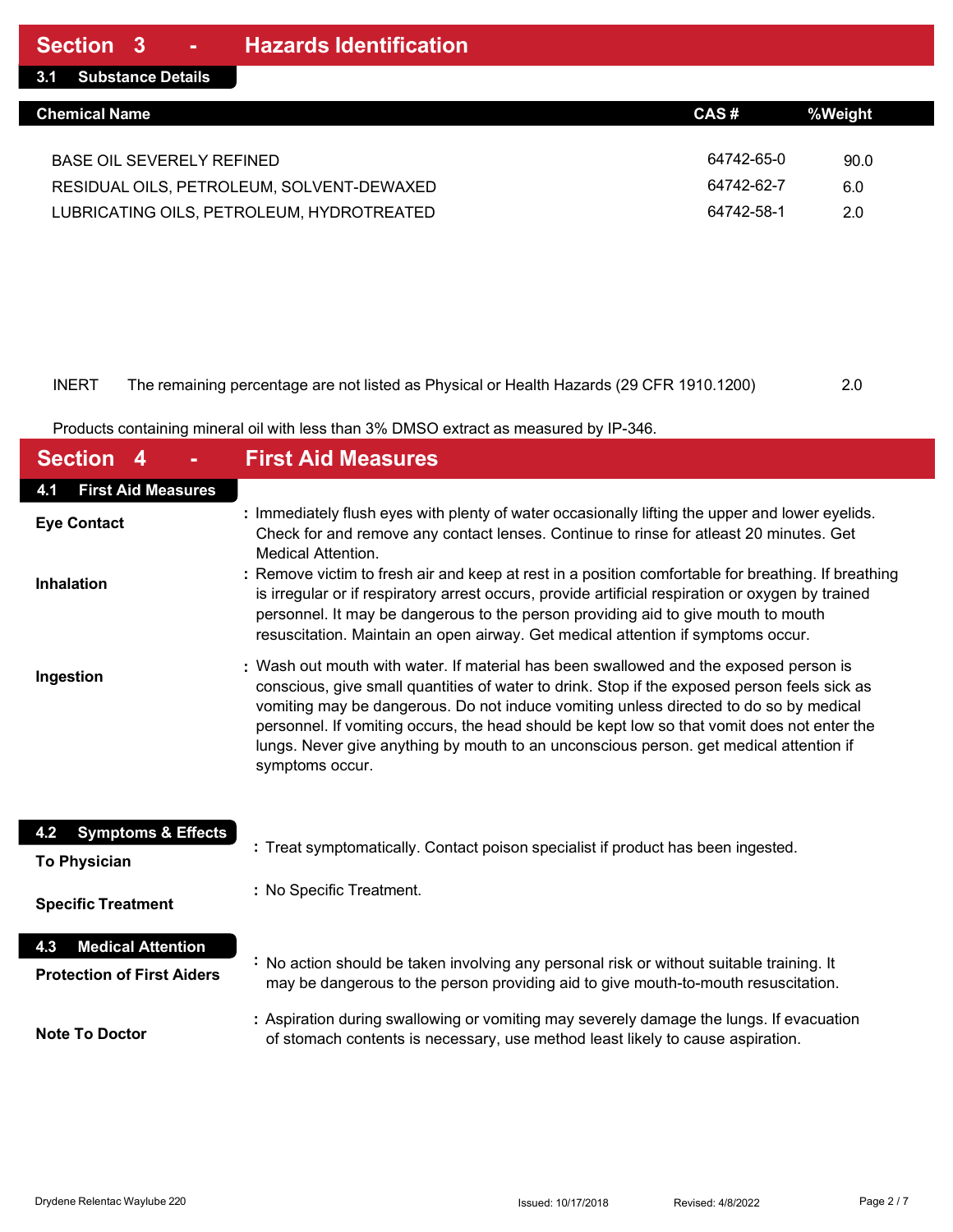## **Section 5 - Fire Fighting**

## **5.1 Extinguishing Media**

**Suitable Media Unsuitable Media**

**5.2 Specific Hazards**

**Specific hazards arising from this product**

- **:** CO2, Dry chemical, or Foam. Water can be used to cool and protect product. Do not use water jet as an extinguisher, it will spread the fire.
- **:** When heated, hazardous gases may be released including: sulfur dioxide. A solid stream of water will spread the burning material. Material creates a special hazard because it floats on water. This material creates a special hazard because it floats on water. This material is harmful to aquatic life. Any fire water contaminated with this material must be contained and prevented from being discharged to any waterway, sewer or drain.

### **5.3 Firefighters Advice**

**Special protective equipment**

**:** Fire Equipment Information: Fire-fighters should wear appriovirate protective equipment and sel contained breathing apparatus(SCBA) with a full face -piece operated in positive pressure mode.

## **Section 6 - Accidental Release Measures**

### **6.1 Personal precautions, protective equipment**

**General Measures**

**:** No health affects expect from the cleanup of this material if contact can be avoided. Follow personal protect equipment recommendations found in section 8 of this SDS.

#### **6.2 Environmental Precautions**

**Non-Emergency Personnel :** Avoid dispersal of spilled material and runoff and contact with soil , waterways, drains and sewers. Inform authorities if the product has caused environmental pollution Water Polluting Material may be harmful to the environment if released in large quantities.

| 6.3<br><b>Materials &amp; Methods to Contain and Cleanup</b> |                                                                                                                                                                                                                                                                                                                                                                                                                                                                                                          |
|--------------------------------------------------------------|----------------------------------------------------------------------------------------------------------------------------------------------------------------------------------------------------------------------------------------------------------------------------------------------------------------------------------------------------------------------------------------------------------------------------------------------------------------------------------------------------------|
| <b>Reference Section 8</b>                                   | : Follow all protective equipment recommendations provided in Section 8.                                                                                                                                                                                                                                                                                                                                                                                                                                 |
| <b>Spill Control Measures</b>                                | : Prevent the spread of any spill to minimize harm to human health and the environment if<br>safe to do so. Wear complete and proper personal protective equipment following the<br>recommendation of Section 8 at a minimum. Dike with suitable absorbent material like<br>granulated clay. Dispose of according to Federal, State, Local, or Provincial regulations.<br>Used fluid should be disposed of at a recycling center.                                                                        |
| <b>Containment and Cleanup:</b>                              | Stop leak if without risk. Move containers from spill area. Approach release from upwind.<br>Prevent entry into sewers, water courses, basements or confined areas. Wash spillage's<br>with noncombustible, absorbent material e.g. sand earth vermiculite or diatomaceous earth<br>and place in container for disposal according to local regulations. Dispose of via licensed<br>waste disposal contractor. Contaminated absorbent material may pose the same threat<br>hazard as the spilled product. |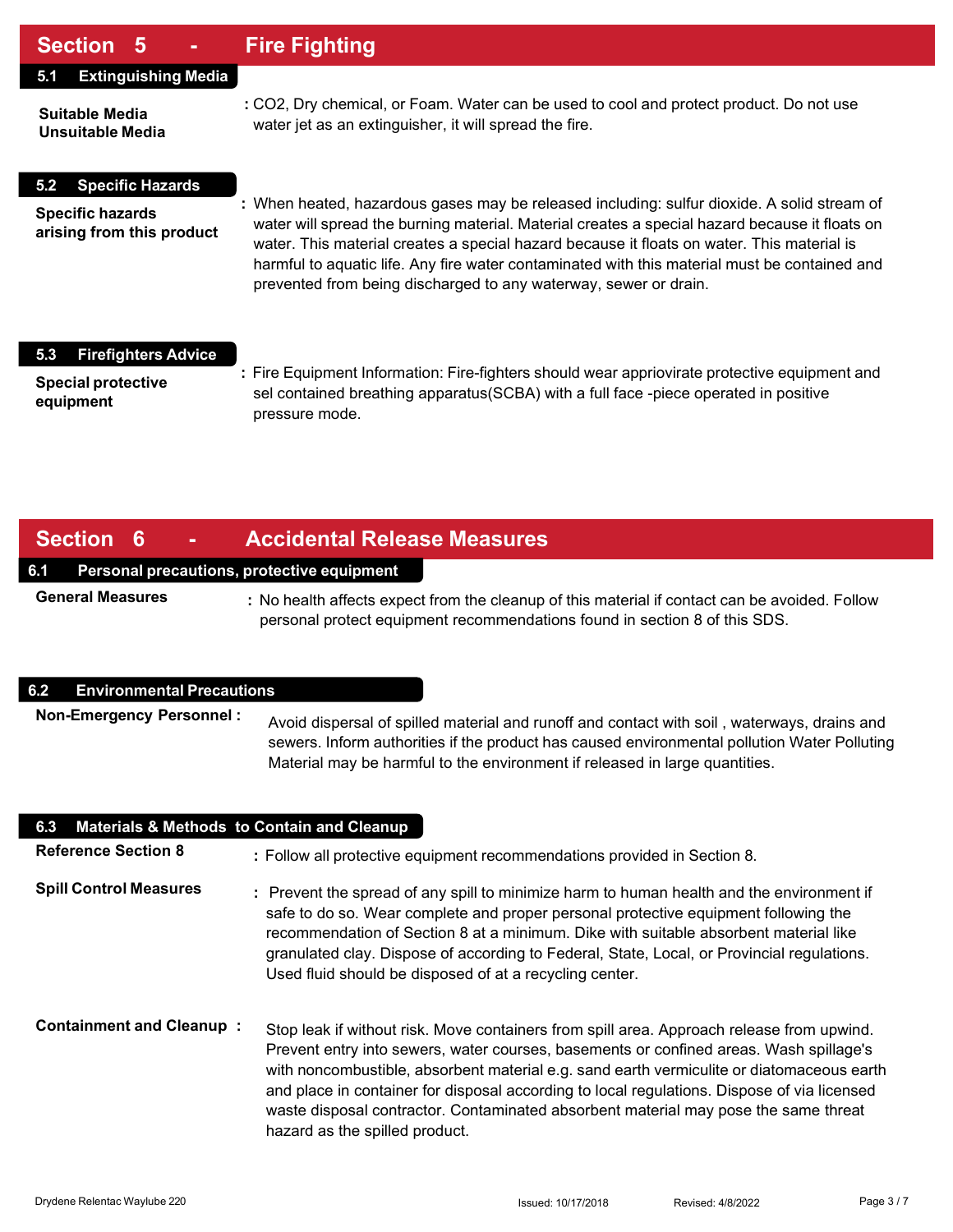| <b>Section 7</b> | <b>Handling &amp; Storage</b> |
|------------------|-------------------------------|
|------------------|-------------------------------|

**7.1 Safe Handling**

**Personal Protective Equipment**

**:** Put on appropriate personal protective equipment (see section 8). Do not ingest. Avoid contact with eyes, skin and clothing. Avoid breathing vapor or mist. Avoid release to the environment. Keep in the original container or an approved alternative made from a compatible material, keep lid tightly closed when not in use. Empty containers retain product residue and can be hazardous. Do not reuse container.

## **7.2 Safe Storage**

**Required conditions**

**:** Odorous and toxic fumes may form from the decomposition of this product if stored at temperatures in excess of 113 deg F (45 deg C) for extended periods of time or if heat sources in excess of 250 deg F (121 deg C) are used. Store away from incompatible materials. See section 10 for incompatible materials.

## **7.3 Specific End Use**

**Designed Purpose**

**:** This product is designed for use as a Ways Lubricant

| Section 8         | <b>Sec</b>                                                   | <b>Exposure Control</b>                   |                        |               |
|-------------------|--------------------------------------------------------------|-------------------------------------------|------------------------|---------------|
| 8.1<br><b>CAS</b> | <b>United States Exposure Limits</b><br><b>Chemical Name</b> |                                           | <b>Exposure Limits</b> | <b>Source</b> |
| 64742-65-0        |                                                              | <b>BASE OIL SEVERELY REFINED</b>          | 5mg/m3                 | <b>IUCLID</b> |
| 64742-62-7        |                                                              | RESIDUAL OILS, PETROLEUM, SOLVENT-DEWAXED | 5mg/m3                 | <b>IUCLID</b> |
| 64742-58-1        |                                                              | LUBRICATING OILS, PETROLEUM, HYDROTREATED | 5mg/m3                 | <b>IUCLID</b> |

| 8.2<br><b>Exposure Controls</b><br><b>Engineering Controls</b> | : Material should be handled in enclosed vessels and equipment, in which case general room<br>ventilation should be sufficient. Local exhaust ventilation should be used at points where dust,<br>mist, vapors or gases can escape into the room air. No special requirements under ordinary<br>conditions of use and with adequate ventilation.                                 |
|----------------------------------------------------------------|----------------------------------------------------------------------------------------------------------------------------------------------------------------------------------------------------------------------------------------------------------------------------------------------------------------------------------------------------------------------------------|
| <b>Enviromental Exposure</b><br><b>Controls</b>                | : General room ventilation should be satisfactory. Local exhaust ventilation may be necessary if<br>misting is generated.                                                                                                                                                                                                                                                        |
| <b>Hygeine Measures</b>                                        | : Always observe good personal hygiene measures, such as washing after handling the material<br>and before eating, drinking, and/or smoking. Routinely wash work clothing to remove<br>contaminants. Discard contaminated footwear that cannot be cleaned.                                                                                                                       |
| <b>Eye / Face Protection</b>                                   | : If contact is likely, safety glasses with side shields are recommended.                                                                                                                                                                                                                                                                                                        |
| <b>Skin / Hand Protection</b>                                  | : Butyl rubber. Use nitrile or neoprene gloves. Use good industrial hygiene practices. In case of<br>skin contact, wash hands and arms with soap and water. Use caution when opening manway<br>covers of storage and transportation containers. 3-nitroaniline crystals may be present on the<br>interior surface of these openings. 3-nitroaniline is toxic by dermal exposure. |
| <b>Respiratory Protection</b>                                  | : Use a properly fitted air purifying or supplied air respirator complying with an approved standard<br>if a risk assessment indicates this a necessary. Respirator selection must be based on known<br>or anticipated exposure levels, the hazards of the product and the safe working limits of the<br>selected respirator.                                                    |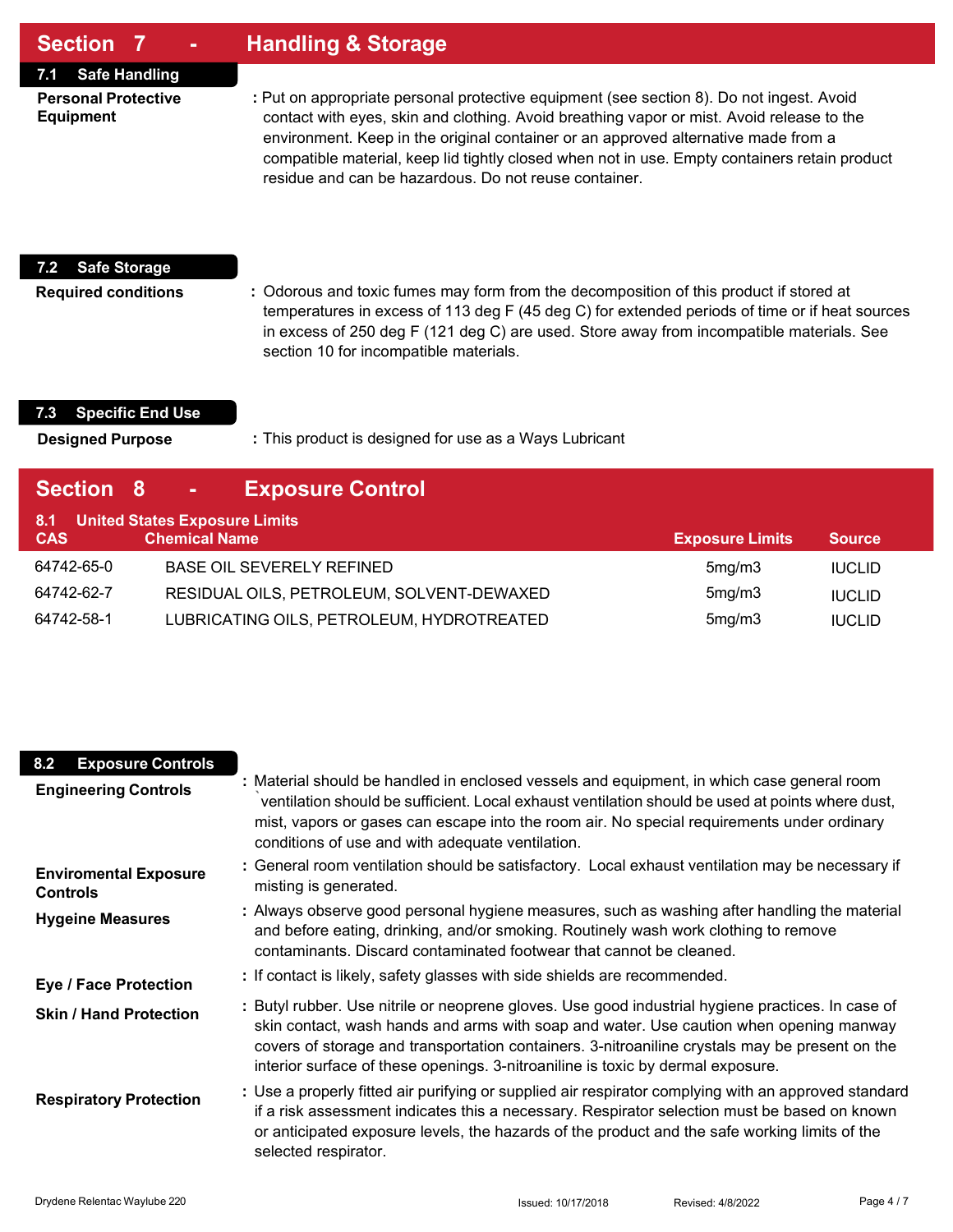## **9.1 Information On Basic Physical and Chemical Properties**

| <b>Physical state</b>                  | : Liquid                      |  |  |  |  |
|----------------------------------------|-------------------------------|--|--|--|--|
| Color                                  | : B&C                         |  |  |  |  |
| Odor                                   | : Characteristic of Petroleum |  |  |  |  |
| Odor threshold                         | : No Data Available           |  |  |  |  |
| рH                                     | : No Data Available           |  |  |  |  |
| <b>Freezing Point</b>                  | : No Data Available           |  |  |  |  |
| <b>Boiling Point / Range</b>           | : No Data Available           |  |  |  |  |
| <b>Flash Point COC</b>                 | : 223C                        |  |  |  |  |
| <b>Evaporation rate:</b>               | : No Data Available           |  |  |  |  |
| <b>Upper Explosive Limits (% air)</b>  | : No Data Available           |  |  |  |  |
| Lower Explosive Limits (% air)         | : No Data Available           |  |  |  |  |
| Flammability (solid, gas)              | : Not Applicable              |  |  |  |  |
| Vapor pressure                         | : $<$ 1 mm Hg                 |  |  |  |  |
| Vapor density (air=1)                  | : > 1                         |  |  |  |  |
| <b>Relative Density</b>                | : 0.87                        |  |  |  |  |
| <b>Auto-ignition temperature</b>       | : Not Determined              |  |  |  |  |
| Decomposition temperature              | Not Determined                |  |  |  |  |
| <b>Solubility in water</b>             | : Negligible, 0-1%            |  |  |  |  |
| Partition coefficient, n-octanol/water | : No Data Available           |  |  |  |  |
|                                        |                               |  |  |  |  |

# **Section 10 - Stability & Reactivity**

## **10.1 Material Analysis**

**Reactivity Chemical stability Possibility of hazardous reactions** 

**10.2 Environmental**

**Conditions to avoid**

**Incompatible materials Hazardous decomposition products**

- **:** No Data Available
- **:** Stable Under Normal Circumstances.
- **:** Hazardous polymerization will not occur.
- **:** Temperatures above the high flash point of this combustible material in combination with sparks, open flames, or other sources of ignition.
- **:** Strong oxidizing agents
- **:** Carbon monoxide, Smoke, Carbon monoxide, sulfur oxides, aldehydes, and other petroleum decomposition products in the case of incomplete combustion. Oxides of nitrogen, phosphorus, calcium, copper, magnesium, sodium, and hydrogen sulfide may also be present

| Section 11 - I                                   | <b>Toxicological Information</b>                                                                                                     |
|--------------------------------------------------|--------------------------------------------------------------------------------------------------------------------------------------|
| 11.1 Toxicological Effects                       | : No hazard in normal industrial use.                                                                                                |
| <b>Ingestion Toxicity</b><br><b>Skin Contact</b> | : This material is likely to be slightly irritating to skin based on animal data.                                                    |
| <b>Inhalation Toxicity</b><br><b>Eye Contact</b> | : Non-hazardous under Respiratory Sensitization category.<br>: The material is likely to be irritating to eyes based on animal data. |

| 11.2 Inhalation Toxicity Data |                                           |             |          |         |         |
|-------------------------------|-------------------------------------------|-------------|----------|---------|---------|
| <b>CAS</b>                    | Chemical Name                             | <b>Test</b> | Value    | Species | Source  |
| 64742-62-7                    | Residual oils, petroleum, solvent-dewaxed | Inhalation  | 2.18ma/L | 4h Rat  | NLM CIP |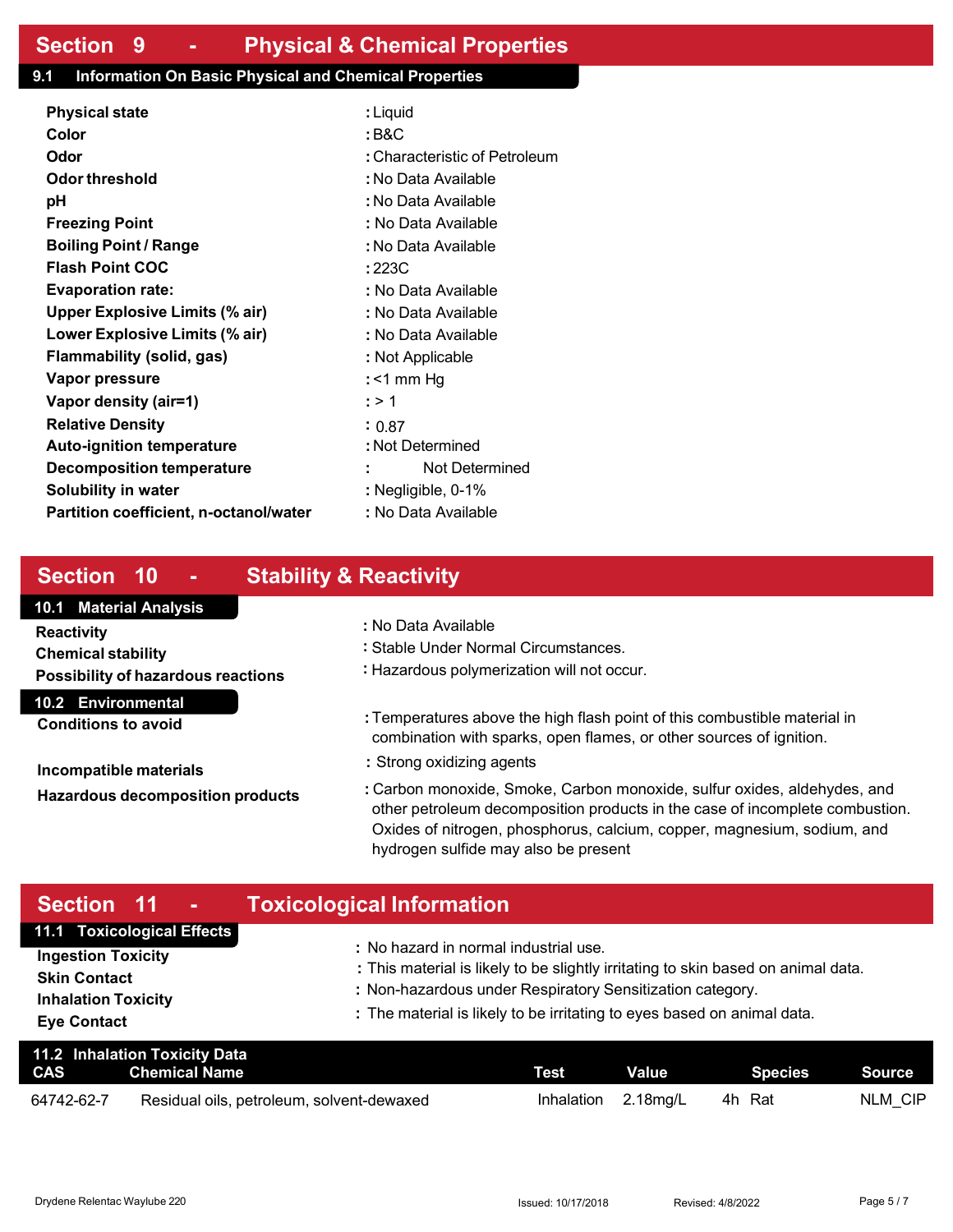# **Section 11 - Toxicological Information Continued**

| 11.3 Dermal & Other Toxicity Data                                        |      |            |                  |               |
|--------------------------------------------------------------------------|------|------------|------------------|---------------|
| <b>Chemical Name</b><br><b>CAS</b>                                       | Test | Value      | <b>Species</b>   | <b>Source</b> |
| 64742-62-7 Residual oils, petroleum, solvent-dewaxed                     | LC50 | 5000mg/L   | 96h Oncorhynchus | <b>IUCLID</b> |
| 64742-65-0 Distillates, petroleum, solvent-dewaxed heavy paraffinic LC50 |      | 5000mg/L   | 96h Oncorhynchus | <b>IUCLID</b> |
| 64742-58-1 Lubricating oils, petroleum, hydrotreated spent               | LC50 | 79.6mg/L   | 96h Brachydanio  | <b>IUCLID</b> |
| 64742-58-1 Lubricating oils, petroleum, hydrotreated spent               | LC50 | $3.2$ mg/L | 96h Pimephales   | <b>IUCLID</b> |

| <b>Sensitizer</b>            | : No data available to indicate product or components may be a skin sensitizer.                                      |
|------------------------------|----------------------------------------------------------------------------------------------------------------------|
| <b>Mutagenicity</b>          | : No data available to indicate product or any components present at greater<br>than 0.1% is mutagenic or genotoxic. |
| Carcinogenicity              | : Not expected to cause cancer. This product meets the IP-346 criteria of <3%.                                       |
| <b>Reproductive Toxicity</b> | : No data available if components greater than 0.1% may cause birth defects.                                         |

| Section 12<br>ъ                           | <b>Ecological Information</b>                                        |
|-------------------------------------------|----------------------------------------------------------------------|
| <b>12.1 Aquatic Toxicity</b>              |                                                                      |
| <b>Acute Aquatic ecotoxicity</b>          | : Non-hazardous under Aquatic Acute Environment category.            |
| <b>Chronic Aquatic ecotoxicity</b>        | : Non-hazardous under Aquatic Chronic Environment category.          |
| <b>Persistence and degradability</b>      | : Biodegrades slowly.                                                |
| <b>Bioaccumulative potential</b>          | : Bioconcentration may occur.                                        |
| <b>Mobility in soil</b>                   | : This material is expected to have essentially no mobility in soil. |
| <b>Results of PBT and vPvB assessment</b> | : Not determined.                                                    |
| Other adverse effects                     | : No data available.                                                 |

| 12.2 LC50 Toxicity Data |                                                          |      |          |                          |
|-------------------------|----------------------------------------------------------|------|----------|--------------------------|
|                         | <b>CAS</b> Chemical Name                                 | Test | Value    | Source<br>Species        |
| 64742-62-7              | Residual oils, petroleum, solvent-dewaxed                | EC50 | 1000mg/L | 48h Daphnia magna IUCLID |
| 64742-65-0              | Distillates, petroleum, solvent-dewaxed heavy paraffinic | EC50 | 1000mg/L | 48h Daphnia magna IUCLID |

| Section 13<br>$\sim$                                   | <b>Disposal Considerations</b>                                                                                                                                                                                                                 |
|--------------------------------------------------------|------------------------------------------------------------------------------------------------------------------------------------------------------------------------------------------------------------------------------------------------|
| 13.1 Waste treatment<br>Waste treatment methods        | : Dispose of according to Federal, State, Local, or Provincial regulations.                                                                                                                                                                    |
| <b>Disposal Methods</b>                                | : Recycle used oil.                                                                                                                                                                                                                            |
| <b>Waste Disposal</b><br><b>Contaminated packaging</b> | : Use material is non-hazardous according to environmental regulations.<br>: Recycle containers whenever possible!                                                                                                                             |
| Section 14<br>$\sim$                                   | <b>Transportation Information</b>                                                                                                                                                                                                              |
| 14.1 U.S. Department of Transportation (DOT)           |                                                                                                                                                                                                                                                |
| 14.2. Shipping Description                             | : If shipped by land in a packaging having a capacity of 3,500 gallons or more, the<br>provisions of 49 CFR, Part 130 apply. (Contains oil) International Maritime<br>Dangerous Goods (IMDG)                                                   |
| 14.2. DOT Compliance Note                              | : U.S. DOT compliance requirements may apply. See 49 CFR 171.22, 23 & 25.<br>Transport in bulk according to Annex II of MARPOL 73/78 and the IBC Code Not<br>applicable International Civil Aviation Org. / International Air Transport Assoc. |

(ICAO/IATA)

**14.2. DOT Compliance Requirement**

**:** U.S. DOT compliance requirements may apply. See 49 CFR 171.22, 23 & 24